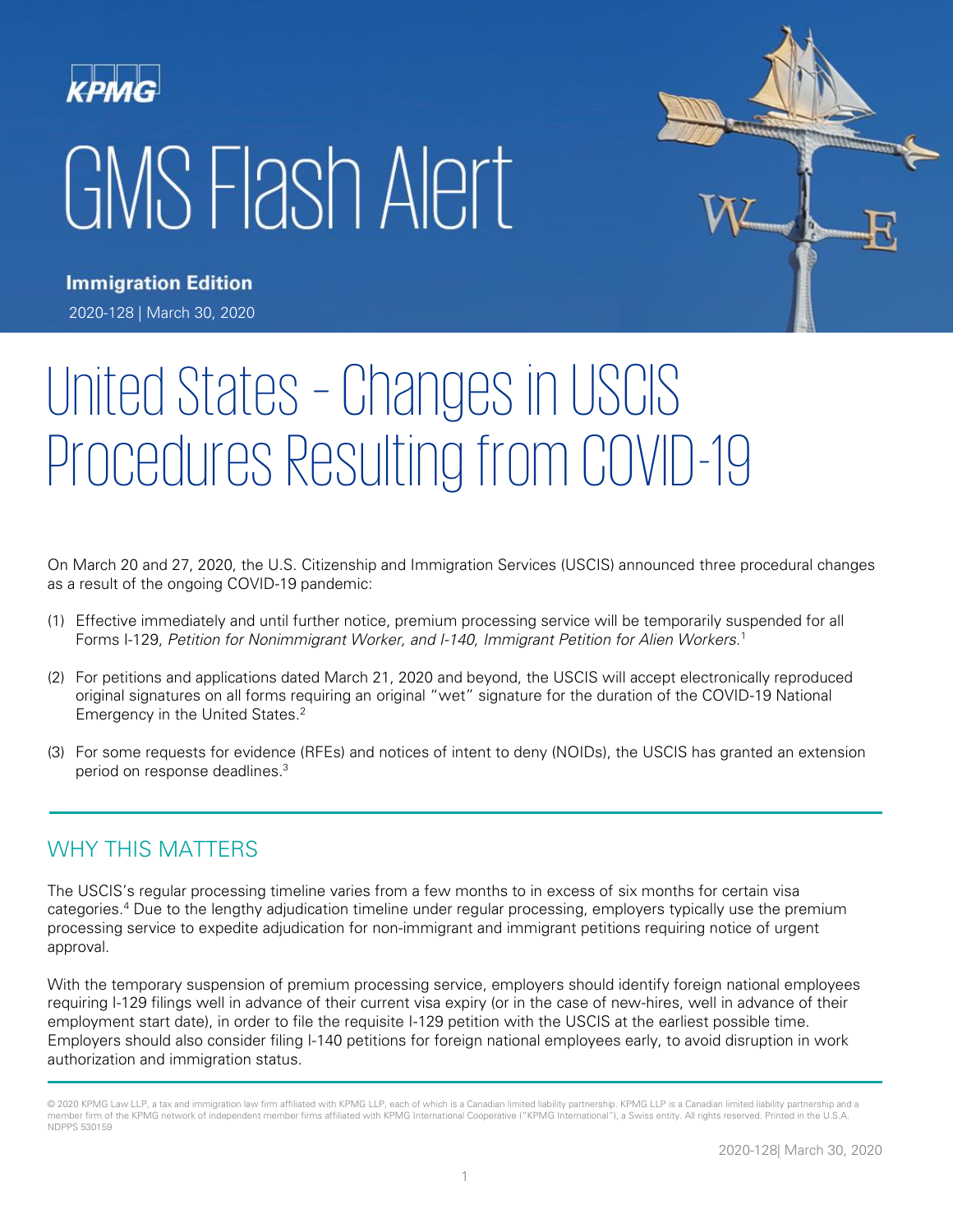# **Temporary & Immediate Suspension of Premium Processing**

Premium processing is an optional service offered by the USCIS that allows for expedited processing of certain employment-based visa petitions and applications.<sup>5</sup> Under this expedited service, the USCIS must approve, deny, or issue an RFE on the application within 15 calendar days of receiving the premium processing request.

The USCIS announced on March 20, 2020 that, **effective immediately, premium processing service for all Form I-129 and I-140 petitions will be temporarily suspended until further notice** due to the COVID-19 pandemic. This temporary suspension includes petitions for the following non-immigrant and immigrant status:

- **Non-Immigrant I-129 Petitions**: E-1, E-2, H-1B, H-2B, H-3, L-1A, L-1B, LZ, O-1, O-2, P-1, P-1S, P-2, P-2S, P-3, P-3S, Q-1, R-1, TN-1 and TN-2.
- **Immigrant I-140 Petitions**: EB-1, EB-2 and EB-3.

The USCIS has clarified that the suspension in premium processing service includes new premium processing requests for all H-1B petitions, including H-1B cap-subject petitions for FY2021, petitions from previous fiscal years, and H-1B petitions that are cap-exempt. The USCIS further clarified that the notice to suspend all premium processing service supersedes the agency's previous announcement stipulating a two-phased premium processing timeline for FY2021 H-1B cap-subject petitions.

With the suspension in effect, the USCIS will not accept any new requests for premium processing, and will reject any Form I-907 Request for Premium Processing Service and return the \$1,440 filing fee for all premium processing requests that were mailed before March 20, but not yet receipted by the agency. The USCIS will continue to process petitions with previously-accepted Form I-907 within the 15-calendar-day premium processing service timeline, but it will only send batch-printed notices – the USCIS will not send notices using pre-paid envelopes, even if pre-paid envelopes have been included in the initial petition filings.

At this time, no date has been provided as to when premium processing service will resume. The USCIS has indicated that it will notify the public with a confirmed date for resuming premium processing when that is available.

## **USCIS's Flexibility on "Wet" Signature Requirement**

The USCIS generally requires original "wet" (i.e., handwritten) signature for petitions and applications for immigration benefits, unless specified otherwise in the form instructions.

Due to the ongoing COVID-19 National Emergency declared by President Trump on March 13, 2020, the USCIS announced that it will temporarily accept electronically-reproduced original signatures in lieu of "wet" signatures for the duration of the National Emergency. This flexibility in the USCIS's signature requirement is applicable to all benefit forms and documents (including Form I-129) dated March 21, 2020 and beyond.

The USCIS has clarified that "electronically-reproduced original signature" refers to any document that is scanned, faxed, photocopied, or similarly reproduced, provided that the copy must be of an original document containing an original handwritten signature.

# **USCIS Grants Additional Time for RFEs & NOIDs**

In order to help minimize the negative immigration consequences for those seeking immigration benefits during the COVID-19 pandemic, USCIS announced on March 27 an extension period on response deadlines for some RFEs and NOIDs.

© 2020 KPMG Law LLP, a tax and immigration law firm affiliated with KPMG LLP, each of which is a Canadian limited liability partnership. KPMG LLP is a Canadian limited liability partnership and a member firm of the KPMG network of independent member firms affiliated with KPMG International Cooperative ("KPMG International"), a Swiss entity. All rights reserved. Printed in the U.S.A. NDPPS 530159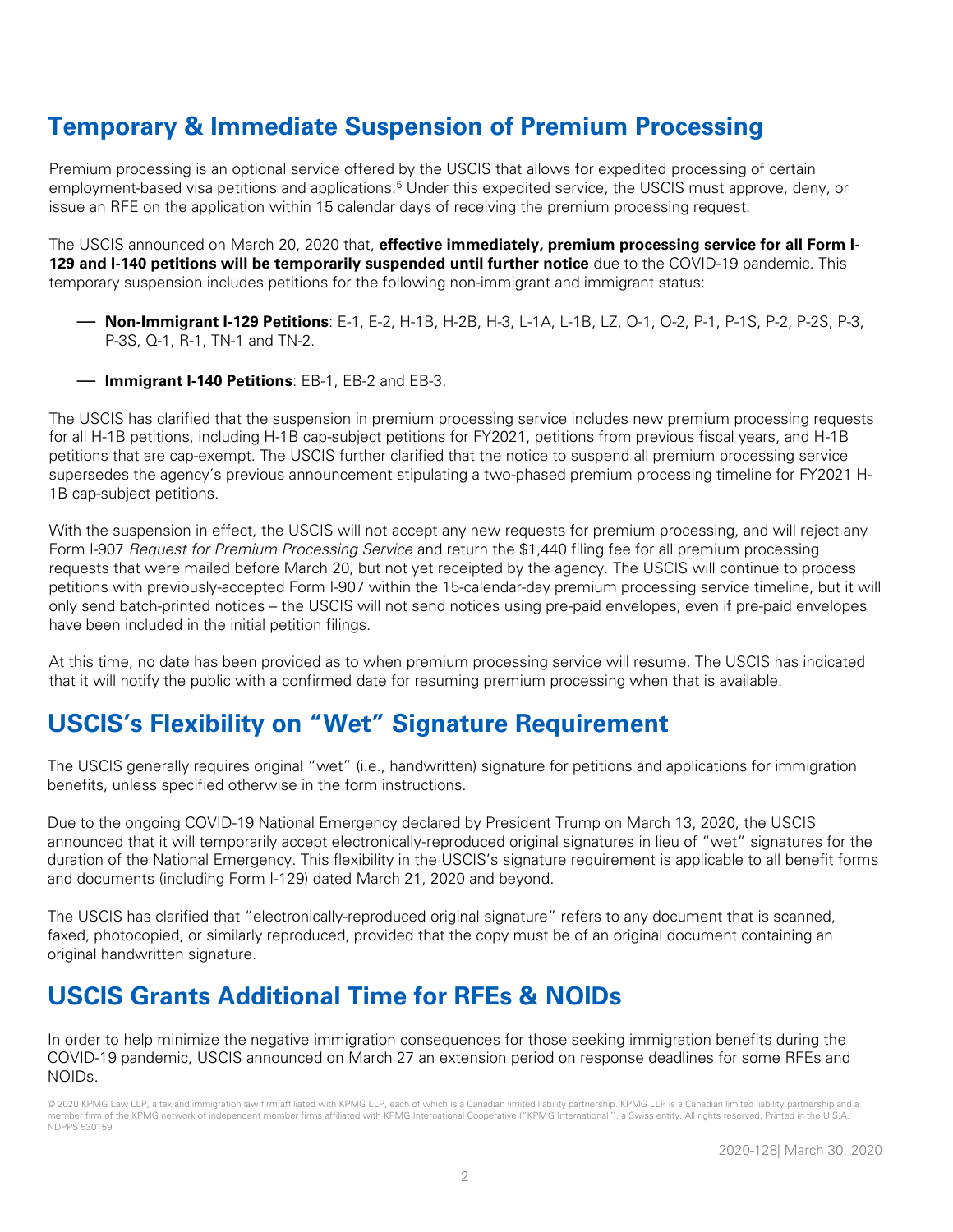For applicants and petitioners who receive an RFE or NOID dated between March 1 and May 1, 2020, the agency will accept responses submitted within 60 calendar days after the original response deadline set forth in the RFE or NOID. This 60-day extension does not affect applications for extensions of stay or employment authorization. Thus, these applications must continue to be filed timely.

#### KPMG NOTE

While the flexibility in the USCIS's "wet" signature requirement would certainly facilitate the filing of petitions and applications for immigration benefits during the COVID-19 pandemic, employers and foreign nationals who submit documents bearing an electronically-reproduced original signature must retain the original documents containing the "wet" signature. USCIS may request the original documents at any time during the course of adjudicating the application or petition for immigration benefits.

The extension period for RFE and NOID deadlines provides some relief to employers and foreign nationals who may struggle in meeting them as many businesses shift to working remotely or temporarily shut down during this time.

Our office is tracking these matters closely, and will keep GMS Flash Alert readers informed of any further developments.

### FOOTNOTES:

- 1 To read USCIS's March 20, 2020 news release on the temporary suspension of Premium Processing, [click here.](https://www.uscis.gov/working-united-states/temporary-workers/uscis-announces-temporary-suspension-premium-processing-all-i-129-and-i-140-petitions-due-coronavirus-pandemic)
- 2 To read USCIS's March 20, 2020 news release on its flexibility with accepting reproduced original signatures, [click here.](https://www.uscis.gov/news/alerts/uscis-announces-flexibility-submitting-required-signatures-during-covid-19-national-emergency)
- 3 To read USCIS's March 27, 2020 news release on the extension period for RFEs and NOIDs, [click here.](https://www.uscis.gov/news/alerts/uscis-announces-flexibility-requests-evidence-notices-intent-deny)
- 4 To check USCIS's current processing time for I-129 and I-140 petitions, [click here.](https://egov.uscis.gov/processing-times/)
- 5 For an overview of USCIS's premium processing service, [click here.](https://www.uscis.gov/forms/how-do-i-request-premium-processing)

\* \* \* \*

<sup>© 2020</sup> KPMG Law LLP, a tax and immigration law firm affiliated with KPMG LLP, each of which is a Canadian limited liability partnership. KPMG LLP is a Canadian limited liability partnership and a member firm of the KPMG network of independent member firms affiliated with KPMG International Cooperative ("KPMG International"), a Swiss entity. All rights reserved. Printed in the U.S.A. NDPPS 530159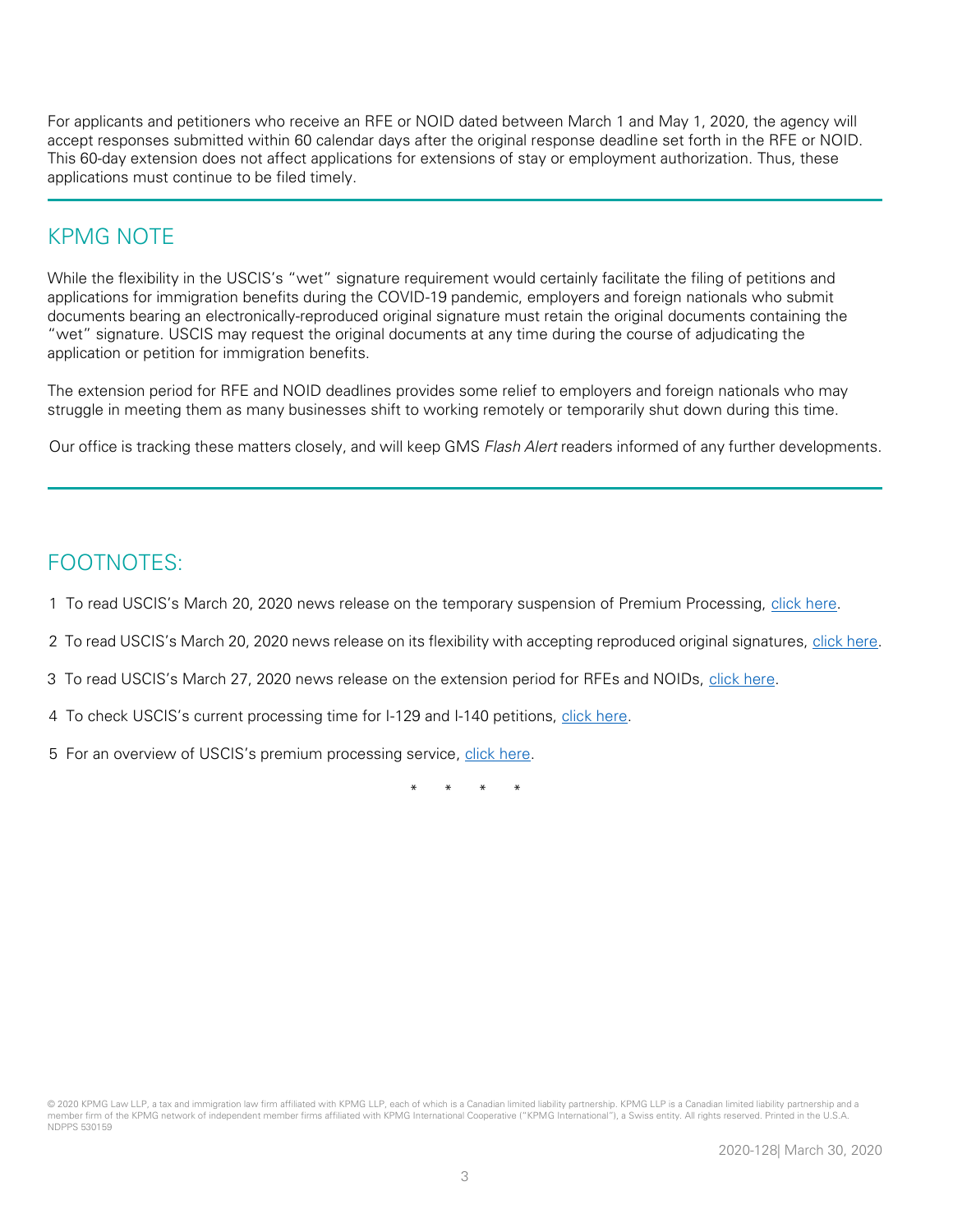#### **Contact us**

For additional information or assistance, please contact your local GMS or People Services professional\* or the following professional with the KPMG International member firm in Canada:





**Sylvia Yong Associate Attorney U.S. Immigration**  KPMG Law LLP – Tax + Immigration, Canada Tel. +1-416-943-7894 **[sylviayong@kpmg.ca](mailto:sylviayong@kpmg.ca)**

**Mira Khalid Associate/Attorney,** U.S. Immigration KPMG Law LLP – Tax + Immigration, Canada Tel. +1-416-943-7830 **mirakhalid@kpmglaw.ca**

\* Please note that KPMG LLP (U.S.) does not provide any immigration services. However, KPMG Law LLP in Canada can assist clients with U.S. immigration matters.

#### **The information contained in this newsletter was submitted by the KPMG International member firm in Canada.**

© 2020 KPMG Law LLP, a tax and immigration law firm affiliated with KPMG LLP, each of which is a Canadian limited liability partnership. KPMG LLP is a Canadian limited liability partnership and a member firm of the KPMG network of independent member firms affiliated with KPMG International Cooperative ("KPMG International"), a Swiss entity. All rights reserved.

#### **www.kpmg.com**

#### **kpmg.com/socialmedia**



© 2020 KPMG LLP, a Delaware limited liability partnership and the U.S. member firm of the KPMG network of independent member firms affiliated with KPMG International Cooperative ("KPMG International"), a Swiss entity. All rights reserved. Printed in the U.S.A. NDPPS 530159

The KPMG name and logo are registered trademarks or trademarks of KPMG International.